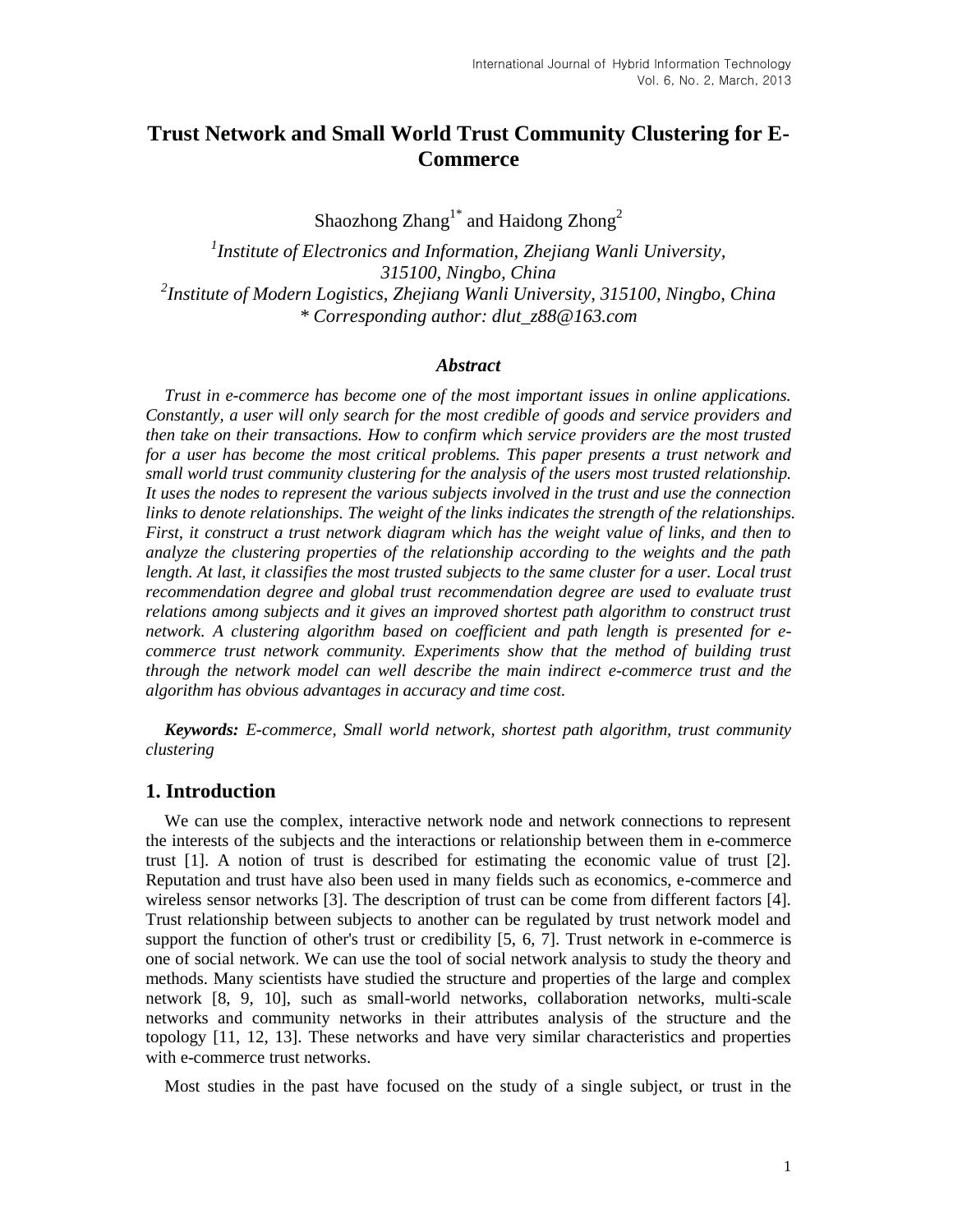credibility of the establishment of the issue. There is little in the network relationships of trust issues between subjects in e-commerce applications of real confidence. For example, in the trust evaluation model of subject, the majority of researches focus on the trust and credibility of the subject, and by the characteristics of the individual to establish trust and credibility for impact on the surrounding association to determine the subject. This kind of trust and credibility is unchanged in the network. For any subject in the network, its trust degree is the same. However, it is difficult to trust a credibility which establish by unilateral confidence due to the uncertainty of the sources of information and breadth of the subject in e-commerce environment. Trust relationship between subjects is different in reality trust network. That is trust degree, which is different from a subject to another subject compare to the subject to others. In addition, a direct trust degree between a subject and another does not mean that the degree of global one between them. One could decide whether to buy a product by some passed the evaluation of other users though he has not interact with the merchant when he brows products in e-commerce. These users may have the same characteristics or properties with the user. The user may trust these users which are in the trust network and then trust their review and purchase the goods. Therefore, a trust relationship of the trust and credibility in e-commerce environment needs an evaluation model which is established on self-trust relationship.

### **1.1 Small World Network**

The research of relationship of social network can be traced back to the 1960s in the field of sociology. Milgram found the characteristics of small world in social network analysis [14]. Since then, many researchers made an extensive research on social network structure and their characteristics. With the development of computer science and network technology, it is growing in popularity in computer science. In the related research in the small world network, the graph model is a very important modeling tool. It has been abstracted an individual into a node and the relation between the individuals into the link. The study of this particular graph can analysis and mining the internal pattern and information that be implied. Graph model can be applied in sociology, human behavior, transmission of disease and information and communication aspects of the Internet and other online communities. Recently, some researches of data mining and structure mining technical have proved that these networks have the small world properties and characteristics. In order to improve the efficiency and scalability of SA-Cluster, Zhou proposes an efficient algorithm Inc-Cluster to incrementally update the random walk distances given the edge weight increments [15]. And Wu proposes a framework of an exact solution and an approximate solution for computing ranking on a subgraph. He proved that the ideal-rank scores for pages in the subgraph converge and analyzed the distance between Ideal-rank scores and approx-rank scores of the subgraph [16].

### **1.2. Trust Network for E-commerce**

In e-commerce environment, Business subjects, including consumer and business, their trust and credibility has become an important issue which affects the development of ecommerce. There are trust relationships exists between consumers to consumers, businesses to businesses, and consumers to businesses. Golbeck proposed a trust inference mechanism for trust relation establishment between a source participant and the target one based on averaging trust values along the social trust paths [17]. G. Liu put forward a framework of trust propagation to study the complex social network by the path selection problem and a new concept Quality of Trust is used to guarantee a certain level of trust worthiness in trust propagation along a social trust path [18]. R. James examined the role of trust from various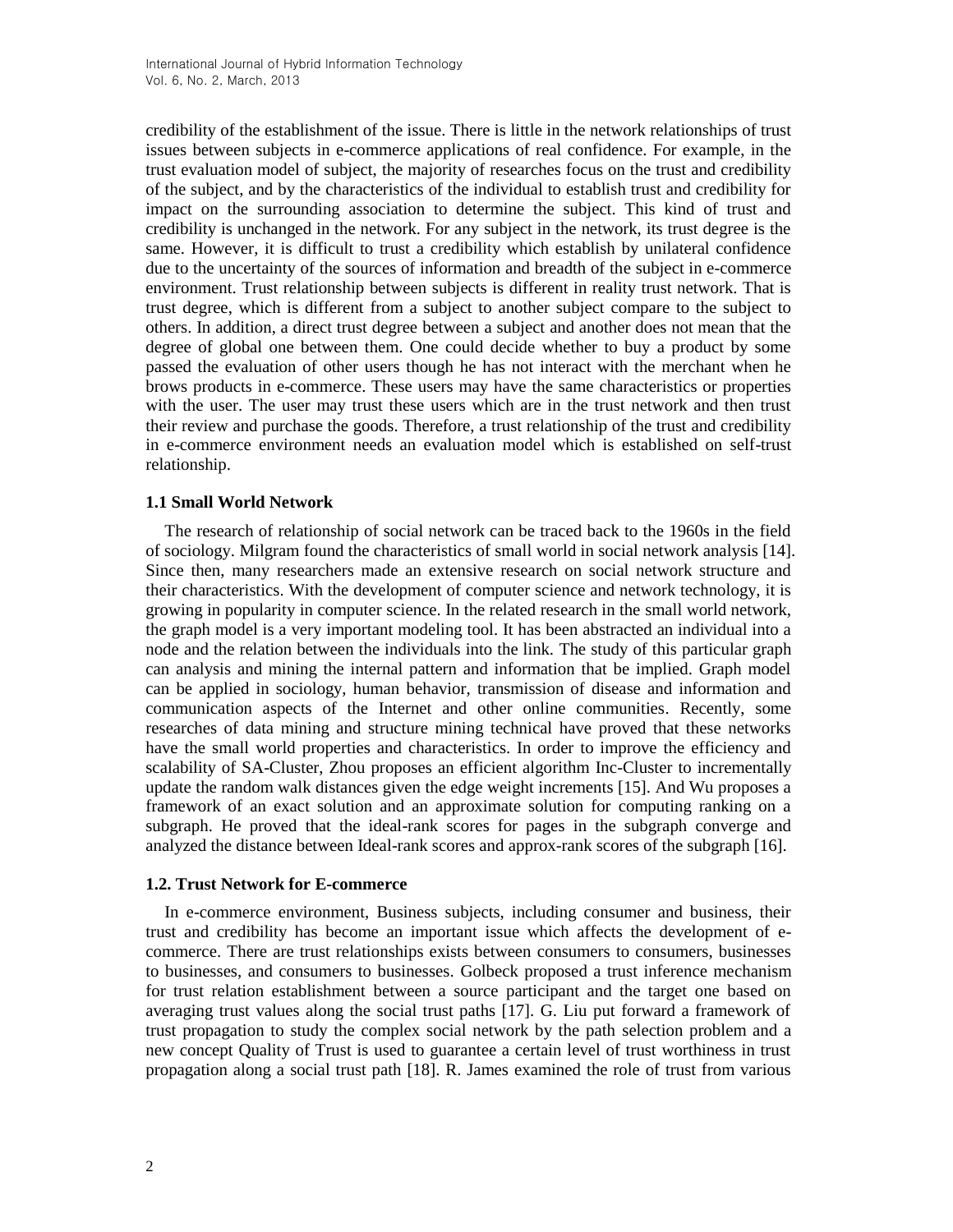aspects within telemedicine, with particular emphasis on the role that trust plays in the adoption and adaptation of a telemedicine system [19]. These relationships directly affect a user whether to trust quality review of another user of a certain goods, business or service. They directly impact on the user's determination for the quality of business, goods or services, and deeply affect the user's choice of goods and services.

The paper establishes a trust network model for e-commerce by small world network analysis. Local trust information degree and global trust recommendation degree are used to build trust relationship among the subjects in trust network. An improved shortest path algorithm PFS (Path First Search) is used to build trust network model. It implements trust community clustering analysis through the clustering coefficient and global trust recommendation degree and presents an improved clustering analysis algorithm for trust community.

# **2. Construction of Trust Networks**

Small-world-network is a kind of undirected and no-weighted network and edges in it have two kinds of circumstances: 0 to represent there is no edge between two nodes, and 1 mean the opposite situation. However in real network you cannot simply tell whether there exists or not exists relationship between nodes. In commerce related location service relevance among location resource nodes are usually difficult to be depicted by undirected and no-weighted graph of small-world-network model, because discrepancy of commerce information nodes in a certain location or within a location may vary greatly. To describe connection degree of location resource more precisely, we combine the recommendation degree method with small world network model to construct weight value of edges and location resource network. In the paper, we use local trust recommendation degree and globe trust recommendation degree to depict the correlation degree of the node in small world network.

#### **2.1. Correlation Degree between Two Nodes**

A vector space model is used to calculate comparability between two nodes. The model of vector space is a classical statistical algorithm in the area of information collection, which treats the node as a vector. It matches their attribute based on comparing the comparability degree of two crunodes vectors. Each embranchment of the vectors expresses various characteristics of the corresponding node. These characteristics usually consist of several meaningful name or attribute of the node. It can identify semantic implication for different nodes by turning the characteristics to vectors.

The paper gives a [hypothesis](javascript:void(0)) that the merchandise node set in whole resource network is  $P$ , and the set  $P$  is consist of different merchandise of  $n$ . That is:

$$
P = \{p_1, p_2, p_3, \dots, p_n\}
$$
 (1)

The characteristics of all goods nodes in  $P$  [build up](javascript:void(0)) the characteristic set of  $F$ . There are *k* characteristics in set  $F$ , that is:

$$
p_i = (v_{i,1}, \dots, v_{i,j}, \dots, v_{i,k})
$$
 (2)

Where  $v_{i,j}$  is the *j* th characteristic of  $p_i$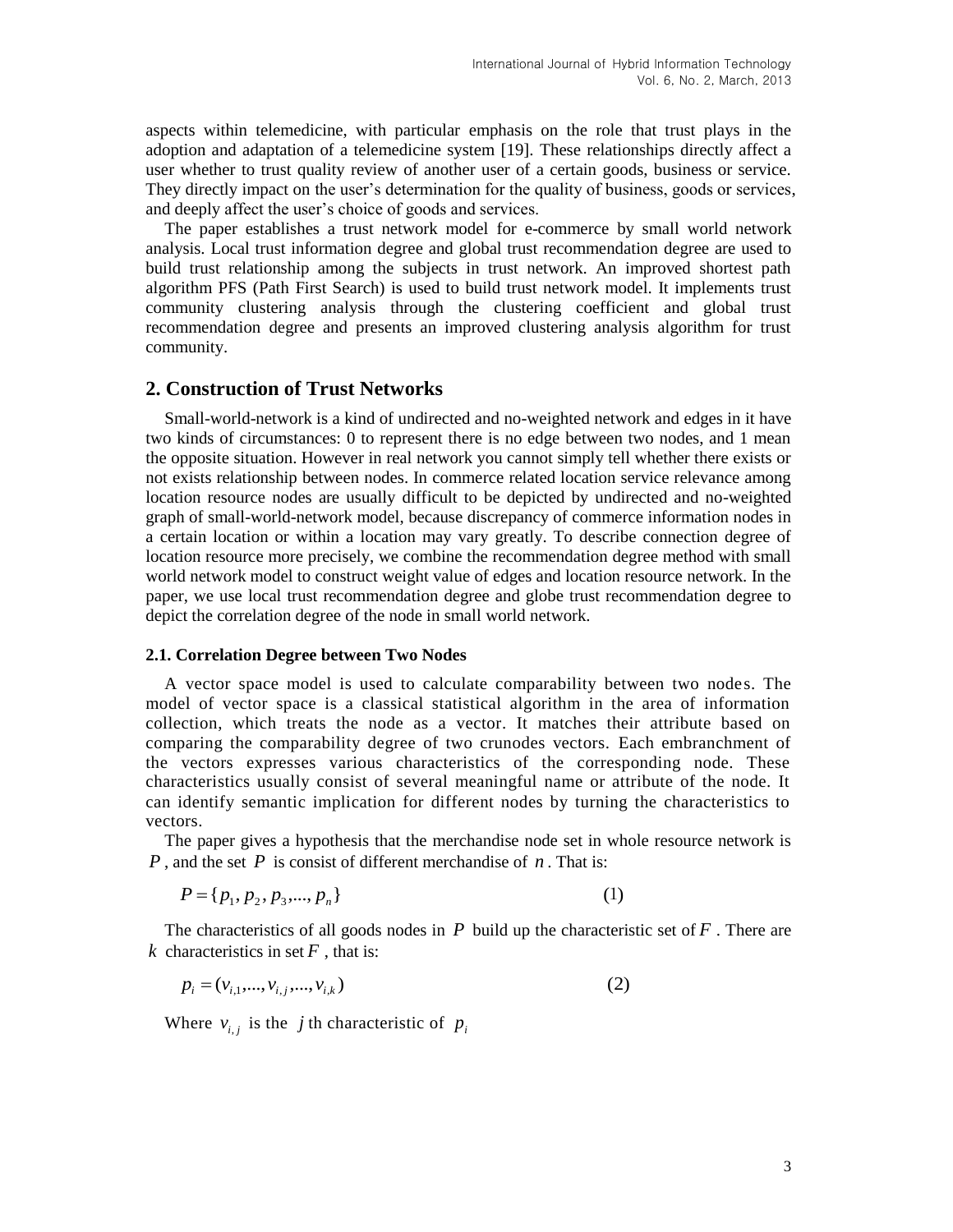We [supposes](javascript:void(0)) that the vectors of two merchandise are  $p_i$  and  $p_j$  [respectively.](javascript:void(0)) And there are:

$$
p_i = (v_{i,1}, v_{i,2}, \dots, v_{i,k})
$$
 And  $p_j = (v_{j,1}, v_{j,2}, \dots, v_{j,k})$ 

Then the cosine value between  $p_i$  and  $p_j$  is  $\beta_{i,j}$ . There is:

$$
\cos(\beta_{i,j}) = \frac{\sum (v_{i,k}, v_{j,k})}{\sqrt{\sum v_{i,k}^2} \sqrt{\sum v_{j,k}^2}}
$$
(3)

The correlation degree between two nodes can be denoted by formula (3). From the above we know that if the angle of the two vectors is zero then the cosine value is the maximum 1. If the two vectors are orthogonal then the cosine value is zero, which indicates there is no [comparability](javascript:void(0)) between them. Cosine value is used to present path weight between modes and used to construct merchandise resources network in this paper. Distance between node  $p_i$ and  $p_j$  is denoted by  $D_{i,j}(p_i, p_j)$ .

#### **2.2. [Local](http://dict.cnki.net/dict_result.aspx?searchword=%e5%b1%80%e9%83%a8&tjType=sentence&style=&t=partial) Trust Recommendation Degree**

Assume the whole location resource network is *N* , and all the resource nodes set in *N* is  $O$ , which is composed of many different resource nodes. The resource node set  $O$  can be represented by the following formula:

$$
O = \{o_1, o_2, o_3, \dots, o_n\}
$$
 (4)

The trust degree method used in P2P network in references [15] can be adapted to define local recommendation trust degree and globe recommendation trust degree.

**Definition** 1(Local recommendation trust degree): Let  $p_{i,j}$  represents the recommendation trust degree of node  $i$  to node  $j$ ,  $p_{i,j}$  is determined by interaction history between the two nodes, and

$$
p_{i,j} = \frac{S_{i,j}}{I_{i,j}}
$$
 (5)

In formula 5,  $I_{i,j}$  denotes direct interaction times between node *i* and node *j* within a certain time  $\tau$ , which can be the frequency of changing the position of node *i* to;  $S_{i,j}$ denotes the successful trading times from the view of node *i*, while  $I_{i,j} = 0$ ,  $p_{i,j} = 0$ 

#### **2.3. Globe Trust Recommendation Degree**

**Definition 2(Globe recommendation trust degree):** In a network *N* , globe trust recommendation degree of node *i* to node *j* is denoted by  $T_j$ , let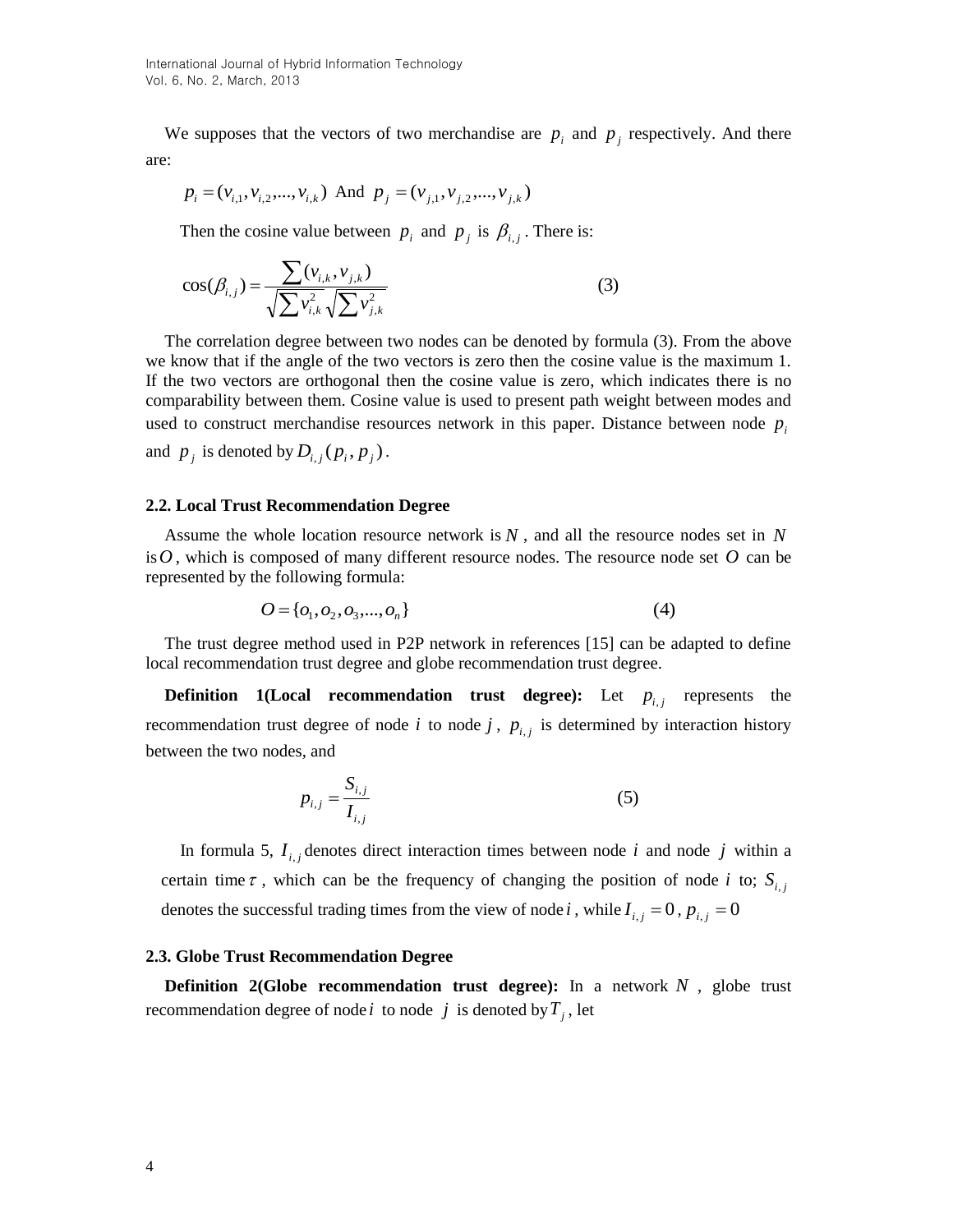$$
T_{j} = \begin{cases} \sum_{i \in K_{j}} N^{T_{j}} P_{i,j} \\ \sum_{i \in K_{j}} N^{T_{j}} \\ 0, \end{cases} \qquad while \qquad K_{j} \neq 0
$$
 (6)

In the formula N denotes network scale,  $p_{i,j}$  stands for local trust recommendation degree,  $K_j$  denote a node set of nodes which have interaction with node j. When  $K_j = \emptyset$ , which means there is no interaction between node  $j$  and the others, globe recommendation trust degree of node  $j$  is 0.

**Theorem 1:** Solution of trust recommendation degree of all nodes in definition 2 exists.

Proof: Let  $\Gamma$  be a set of trust recommendation degree in structure solution space,  $\Gamma = \{ T_i \}$ , and  $0 \le T_i \le 0$ ,  $i = 1,...,n$ ,

$$
\Gamma_0 = \{ (T_1, T_2, T_3, \dots, T_n) \}, \qquad 0 \le T_i \le 1, i = 1, \dots, n \tag{7}
$$

Let  $\Gamma^*$  denotes the transposed matrix of  $T_i$ ,  $\Gamma^* = \{T_1, T_2, T_3...T_n\}$  and globe trust recommendation degree of  $\Gamma^*$  can be represented as fellow:

$$
g_j(\Gamma^*) = \begin{cases} \sum_{i \in K_j} (N^{T_j}, P_{i,j}) & K_j \neq \phi \\ \sum_{i \in K_j} N^{T_j} & K_j = \phi \\ 0 & K_j = \phi \end{cases}
$$
 (8)

The mapping of solution space  $\Gamma \subset P^N \to P^N$  can be defined as:

$$
G(\Gamma^*) = (g_1(\Gamma^*), ..., g_n(\Gamma^*))^{\Gamma^*}
$$
 (9)

 $\Gamma_0$  is obviously a closed convex set;  $g_j(\Gamma^*)$  has continuity in  $\Gamma_0$ , so G is also continuous in  $\Gamma_{0}$  .

While  $K_j \neq \phi$ , the following inequality is true.

$$
\min_{i \in K_j} P_{i,j} = \frac{\sum_{i \in K_j} (N^{T_j}, \min_{i \in K_j} P_{i,j})}{\sum_{i \in K_j} N^{T_j}} \le \frac{\sum_{i \in K_j} (N^{T_j}, P_{i,j})}{\sum_{i \in K_j} N^{T_j}} \le \frac{\sum_{i \in K_j} (N^{T_j}, \max_{i \in K_j} P_{i,j})}{\sum_{i \in K_j} N^{T_j}} = \max_{i \in K_j} P_{i,j} \quad (10)
$$

Namely, in solution space exists a solution  $g_j(\Gamma^*)$ , and  $\min_{i \in K_j} P_{i,j} \leq g_j(T^*) \max_{i \in K_j} P_{i,j}$ .

In the case  $K_j = \phi$ , then  $\min_{i \in K_j} P_{i,j} = 0$ , the inequality  $\min_{i \in K_j} P_{i,j} \leq g_j(\Gamma^*) \max_{i \in K_j} P_{i,j}$  is still true;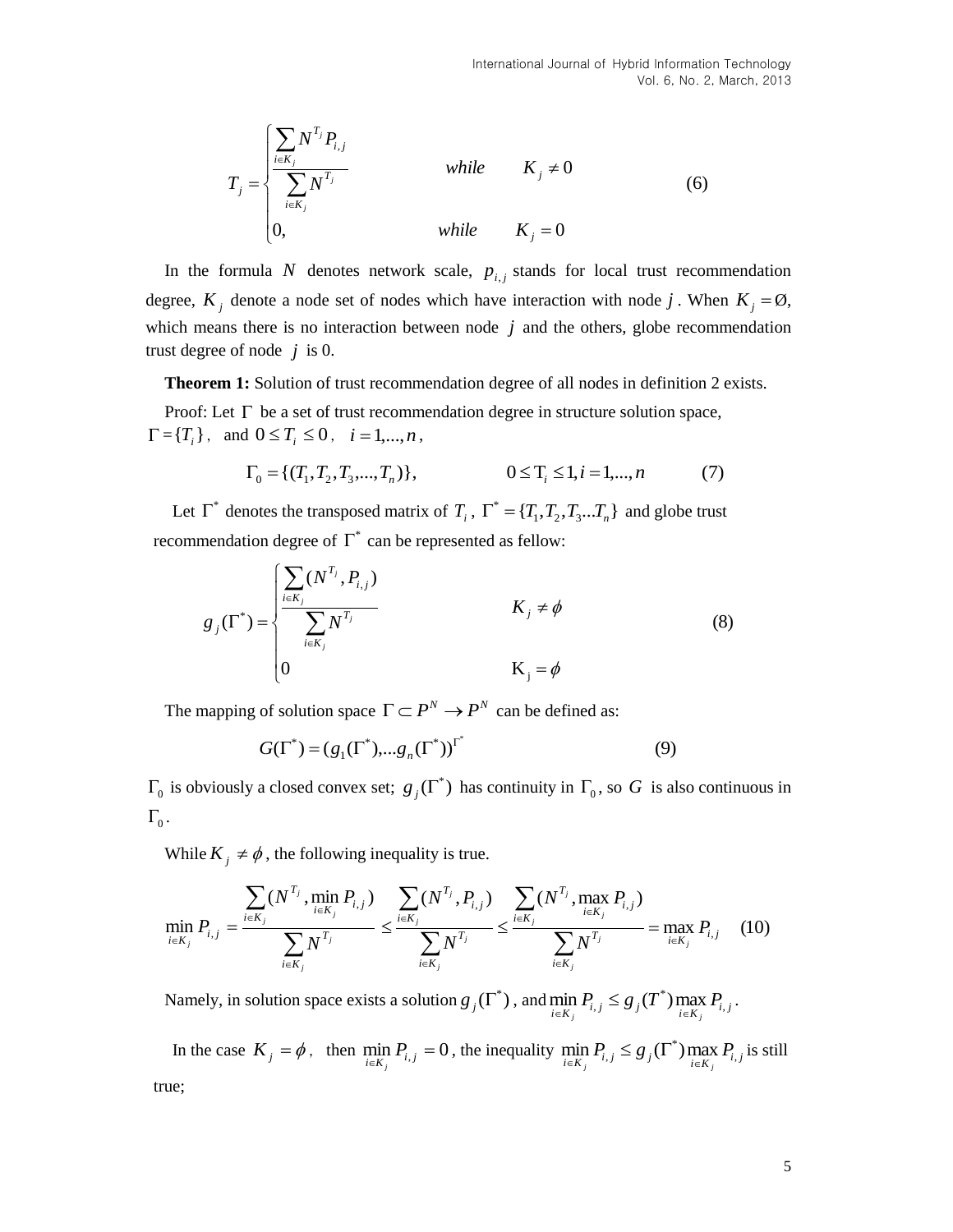According to the fixed point theorem, G exists fixed points in  $\Gamma_0$  and there exists at least point  $\Gamma^* \in \Gamma_0$  where the equation  $\Gamma^* = G(T^*)$  is true. So theorem 1 is true.

In location resource network set, nodes are used to represent location resource, edges are adapted to represent similarity between the resource and the attributes of the edges are represented by globe trust recommendation degree. Great globe trust recommendation degree between two adjacent nodes means a strong similarity of them. Recommendation degrees are treated as path weight between nodes to describe their distance, and the modified PFS algorithm is used to construct the location resource network structure.

#### **2.4. Modified PFS Algorithm**

The PFS algorithm is a variation of the classical Dijkstra algorithm. The algorithm works by maintaining a shortest-path tree  $T$  rooted at a source node  $s$ ,  $T$  contains nodes whose shortest distances from s are already known. Each node  $u$  in  $T$  has a parent, which is represented by  $p_u$ . A set of labels,  $d_u$  is used to record the distances from the node u to node *s* . Initially, *T* contains only *s* . At each step, *I* select from the candidate set *Q* a node with the minimum distance to  $s$  and add this node to  $T$ . Once  $T$  includes all nodes in the graph, the shortest paths from the source nod *s* to all the other nodes have been found. PFS differs from the Dijkstra algorithm because it uses an efficient priority queue for the candidate set  $Q$  .

With modifications, PFS can be used to compute the shortest paths from a single source node to a set of specified nodes in the graph. That is, given a set of nodes  $K \subseteq N, |K| = k \ge 2$  and a source node  $s \in K$ , the modified PFS algorithm can compute the shortest paths from s to all  $u \in K$ , and  $u \neq s$ . We therefore modify the algorithm so that it stops as soon as all  $u \in K$  are included in the shortest-path tree T. The modified PFS algorithm pseudo-code is presented as follow:

### **Modified PFS algorithm**

/*/This modified PFS algorithm computes the shortest paths from the first node in K to every other node in K*

**Begin**

#### **Initialize**:

s= the 1*th* element of *K*;  $d_s = 0$ ,  $p_s = s$ ;  $d_i = \infty$ 

 $p_i = 0$  for all  $i \in N, i \neq s$ 

 $T = \{s\}; Q = \{s\}.$ 

**While**  $K \neq {\phi}$  // *Search Q for the node with minimum distance to <i>s* 

 $Q = Q - \{u\};$  $u = \{i; d_i \leq d_j, i, j \in Q, i \neq j\};$ 

//the shortest path between  $u$  and  $s$  has been found and added to  $T$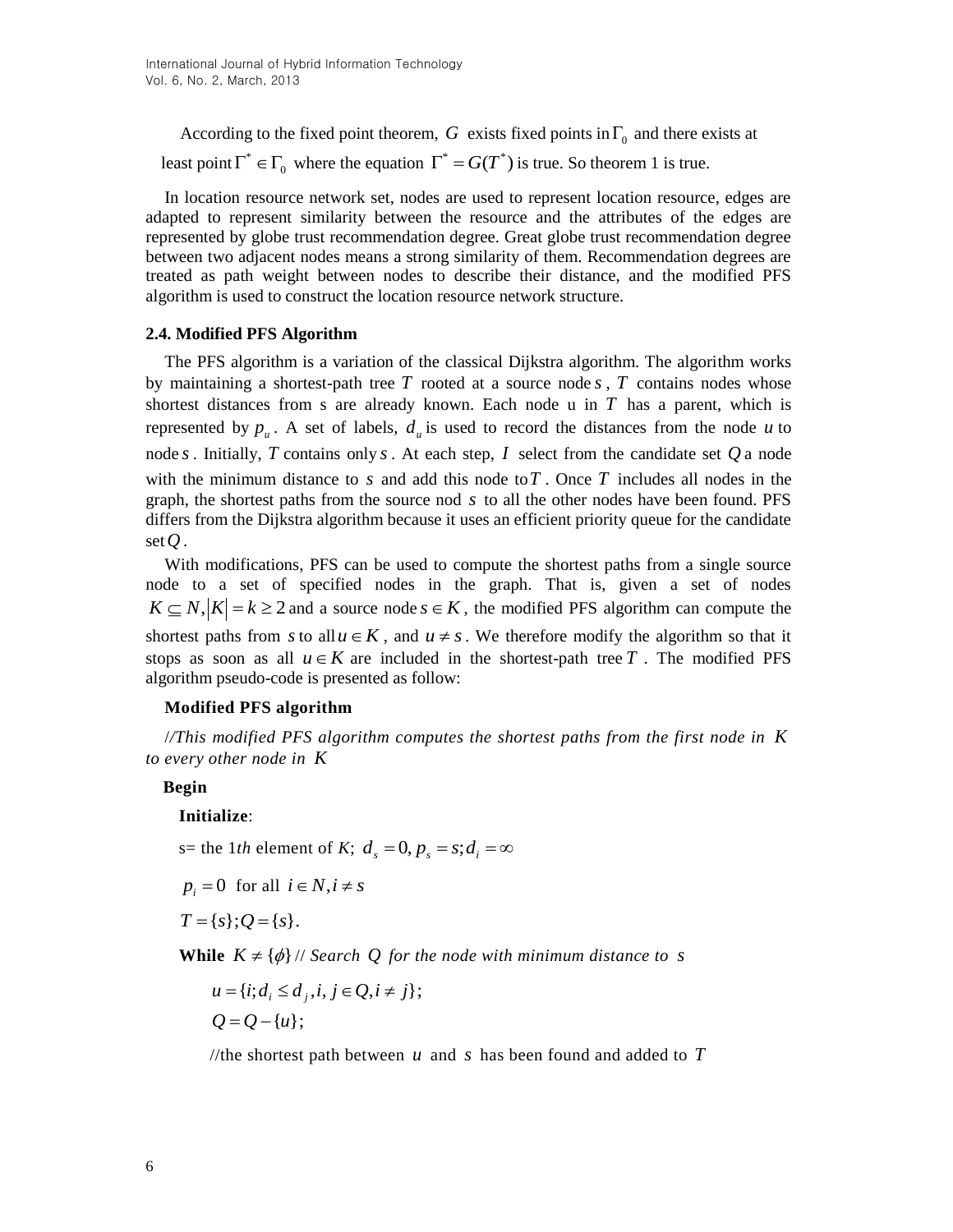$T = T \cup \{u\};$ 

**for each**  $(u, v) \in Out(u)$  such that  $d_u + l_{uv} < d_v$  do

//Update the distance label of *v*

 $p_v = u;$  $d_v = d_u + l_{uv}$ **if**  $v \in Q$  then  $Q = Q \cup \{v\}$ ;

**end**

**if**  $u \in K$  then  $K = K - \{u\};$ 

**endwhile;**

**End**

# **3. Clustering Trust Community**

The purpose of the trust community clustering in the trust network is divided into a high degree of mutual trust community from the trust subjects. In these communities, the main body of each trust subjects has a high degree of global trust information. They can share evaluation of the goods or services among the subject in a same community and share the experience in trading, which will help people to remove interfering factors in e-commerce environment and extract the most valuable information.

#### **3.1. Clustering Coefficient**

Watts and Strogatz used clustering coefficient to describe the network node connection degree in small-world network analysis. In fact, that the clustering coefficient can also be used in the terms of small-world network or multi-scale network. We can use it to describe the characteristics of network structure in other complex network analysis. Clustering coefficient represents the closeness of a node with other nodes on behalf of the network. It denotes the degree of trust in e-commerce network between the business subjects. For node  $v$  with a  $k$  degree ( $k$  denotes there are *k* connected edges), its clustering coefficient can be defined as:

Clustering coefficient  $C$ : it is a measurement parameters of the closely degree of neighbor nodes. *Cv* denotes the ratio of actual number of edges of subgraph to that with the largest number of edges:

$$
C_v = \frac{2t_v}{k_v(k_v - 1)}
$$
\n(11)

 $k_{v}$  is the number of neighbor nodes. Let C denotes the mathematical expectation of  $C<sub>v</sub>$  of all nodes, and then the expectation is the clustering coefficient:

$$
C = \frac{\sum_{n=1}^{\infty} C_{\nu}}{n}
$$
 (12)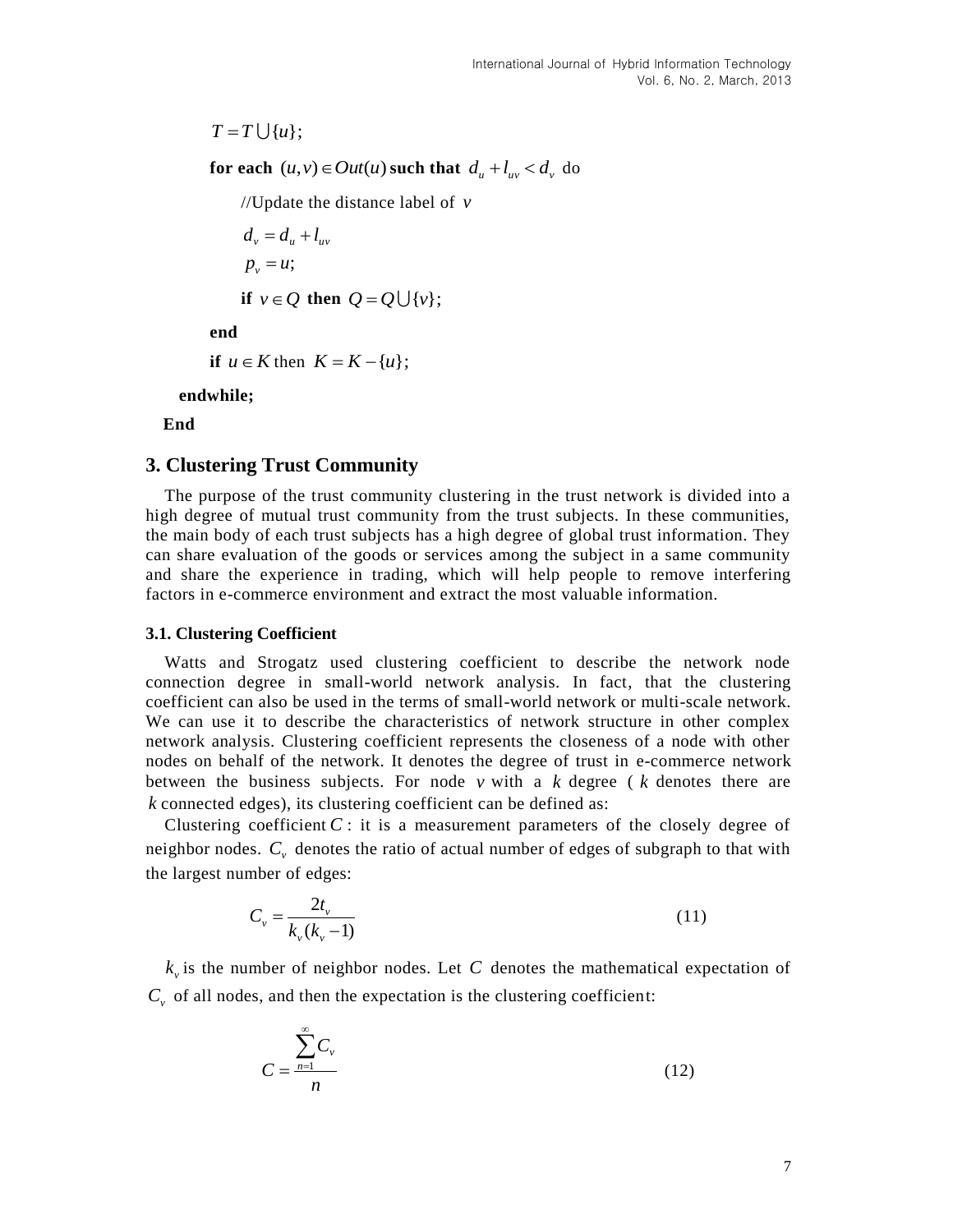Clustering coefficient describes tightness hold together of the nodes on the network. It is the local features of a network. Among them, *n* denote the number of edge that the node *v* connected neighbor nodes.

#### **3.2. Clustering Algorithm for Trust Community**

The value of certain node in the process of the network inference is called evidence. The nodes which is within a set distance to a new user node can be denoted as  $F$ , the possibility of a unknown user x choosing a certain product  $\beta$  can be calculated by  $p(x = \beta | F)$ ,

where 
$$
p(x = \beta | F) = \frac{p(F, x = \beta)}{p(F)}
$$
.

In this paper the recommendation algorithm is designed as fellow:

**Input**: Hybrid model  $G = (V_{user}, V_{produce}, E, \theta)$ ,  $V_{user}$  denotes a set of all users,  $V_{produce}$ denotes a set of all product nodes, G stands for the hybrid model,  $\theta$  is a parameter of the model,  $E$  is an edge set and  $x$  is a set of the new user and its properties.

**Output**: Recommendations set for *x* .

**Step 1**: Cluster and reconnection for the new user node to get the user clustering and path length set.

$$
V_{user}^{\dagger} \leftarrow \{v_i \mid v_i \in V_{user}^{\dagger} \land ||x - D_a|| = \min_{i \in V_{user}} ||x - D_i||\};
$$

**Step 2**: calculate the path length of x to all user nodes to form a set  $D = \{D_1, D_2, \dots D_i\}$ , and find out min  $||x-D_i||$ .

**Step 3**: if  $\min \| x - D_i \| \leq \eta$ , add the node to the evidence set:

 $F \leftarrow \{v_i | v_i \in V'_{user} \land \min || x - D_i \leq \eta || \};$ 

**Step 4**: Calculate conditional probability distribution of evidence nodes against all product nodes, according to:

$$
P(x = v_i \mid F) = \prod_{v_i \in V_{produce}} P(x = v_i \mid Pa(v_i)) \mid F
$$

**Step 5**: Merge all the product nodes, which meet a certain probability threshold value,to form a recommended product set: if  $P(x = v_i | F) > \mu$  then let  $R = \{v_i\} \cup R$ ,  $v_i \in V_{\text{produce}}$ ;

**Step 6**: repeat step4 and step 5 until all the product user nodes are visited.

The optimum matching trust community, which a node belongs to, can be obtained by calculating distance of the node and trust communities. The algorithm can be described as fellow:

First of all, calculate the distances from a new user node to all exists networks, and find the shortest path length. The community which has the shortest distance from the node to it is the optimum matching trust community.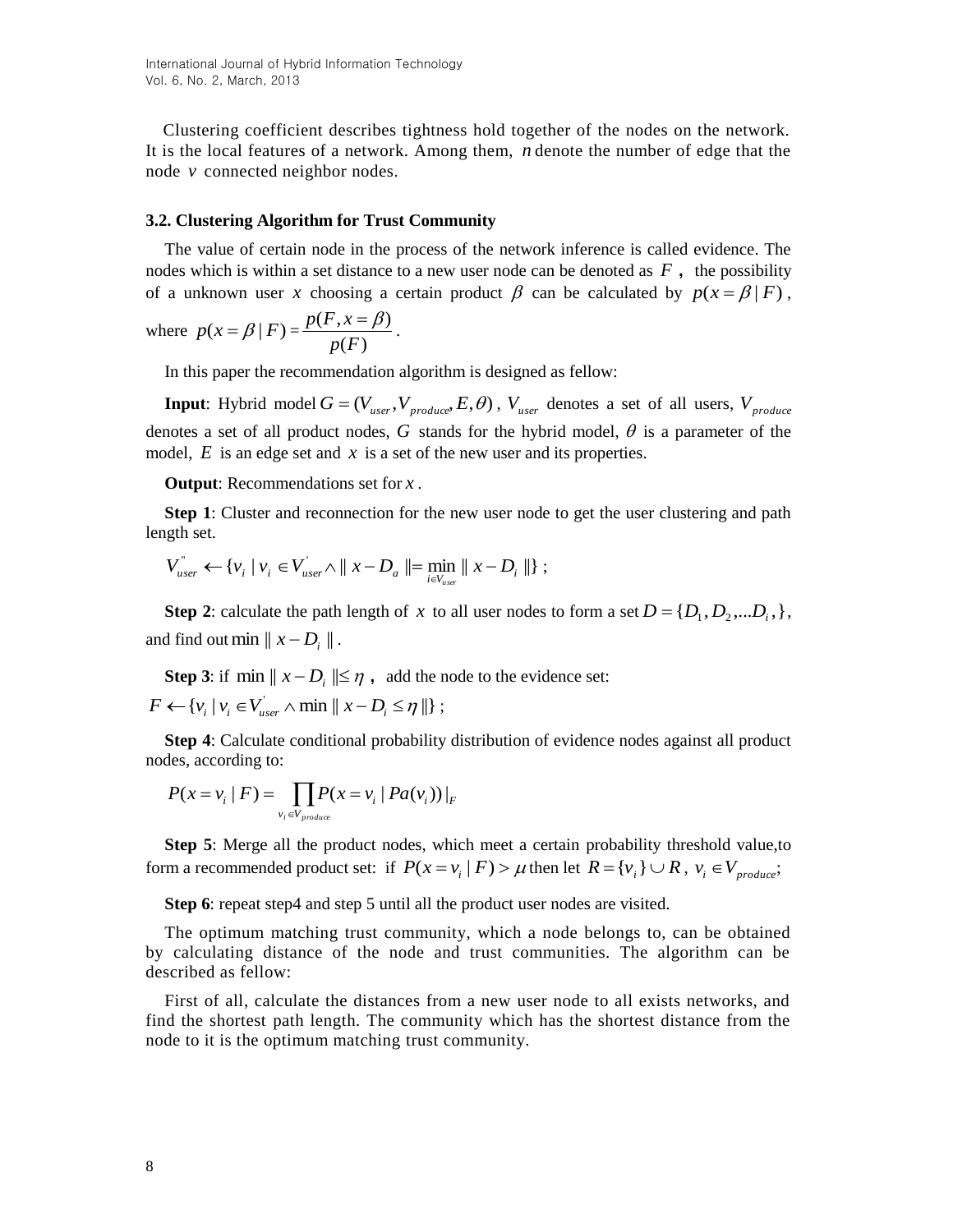Second, adjust distance of the node to others nodes in the optimum matching trust community.

Finally, take the neighbor nodes within a certain path length as evidence-nodes, and conditional probability of arriving these nodes can be figured out by the Bayesiannetwork-inference calculation.

Take a new user node  $x \in D_i(x, v_i)$  denotes distances between the node and other user nodes,  $v_i \in V_{user}$  as an example, the Clustering algorithm described above can be expressed in Figure 1.



**Figure 1. Clustering of New User and Adjustment of Structure**

Pseudo-code of the clustering for trust community is listed as follow:

**Small world trust community clustering algorithm**

### **Begin**

### **Step 1:**

Calculate the distances  $D_i(x, v_i)$  from an input user node x to other nodes. If the shortest path  $D_a$  between x and a certain node a exits, the cluster, which a belongs to, is the optimum matching trust community, the process can be described as:

$$
\parallel x-D_a \parallel = \min_{i \in V_{user}} \parallel x-D_i \parallel
$$

#### **Step 2:**

Adjust the path length  $D$  and direct topology structure of  $\alpha$  according to the formula below:

$$
D_i = \begin{cases} D_i + \varepsilon_a (x - D_i), & \text{if } i = a \\ D_i + \varepsilon_n (x - D_i), & \text{if } i \in N_a \\ D_i, & \text{otherwise} \end{cases}
$$

//in the formula,  $N_a$  denotes direct neighbor nodes of a (such as  $b_1$ ,  $b_2$ ,  $b_3$  in Figure 1);  $\varepsilon_a$  and  $\varepsilon_n$  denote learning rate of a and its neighbor nodes, and generally,  $\varepsilon_a \in [0.05 \ 0.1]$ ,  $\varepsilon_n \in [0.002 \ 0.01]$ .

**End**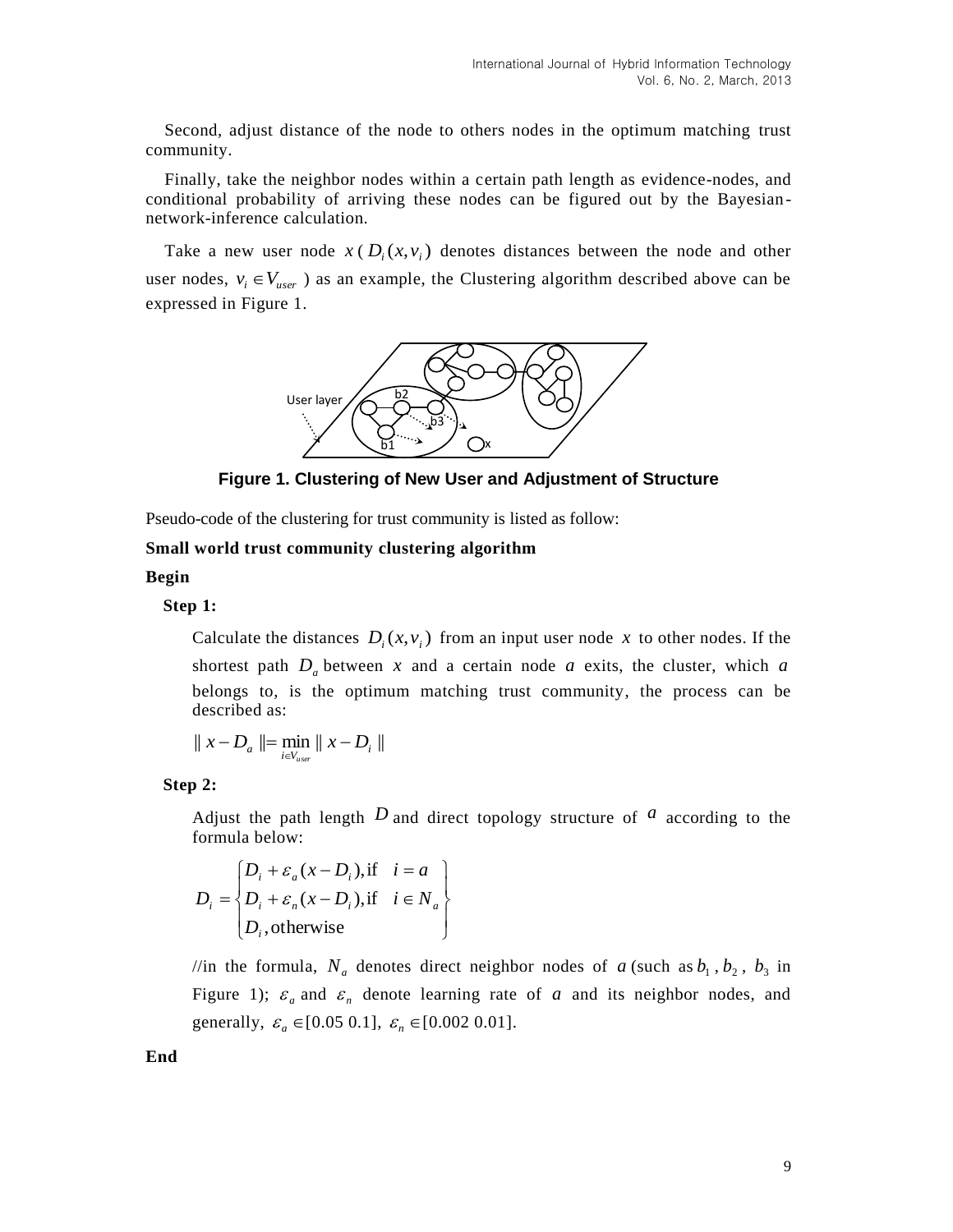## **4. Experiment and Analysis**

Massa [20] used online community Epinions data sets to evaluate the trust relationship. We also use the data set to analysis the performance of clustering trust community. Epinions data is a who-trust-whom online social network of a general consumer reviewed site Epinions.com. Members of the site can decide whether to trust each other. All the trust relationships interact and form the Web of Trust which is then combined with review ratings to determine which reviews are shown to the user [21]. The data set consists of two parts, the rating\_data sets and trust\_data sets. Rating\_data sets include three items, the user\_id, item\_id, rating\_value, and comprising about 49,290 user's nodes, rating of 139,738 items. Trust\_data sets consist of source\_user\_id, target\_user\_id, trust\_statement\_value, and comprising 49,290 user nodes trust status. We let the rating data set as training data and use algorithms 1 to 3 to build trust communities. The trust\_data sets trust looked as a test set to assess the accuracy of the results.

In order to test our algorithms we use other two different algorithms to compare them. The first algorithm is a standard Collaborating Filtering one and the second is Mole Trust [20]. The validity of community clustering of trust network can be evaluated by the accuracy and time efficiency. When the trust community cluster that node included is in the consistency with higher confidence of trust data sets, it indicates that the nodes in the community cluster have close relationship of trust with other nodes in the same community and the trust community clustering is correct. When there is low confidence in the consistency of trust\_data sets, it shows the trust community clustering is incorrect. In this case, nodes in the same trust community cluster will not exist a highly trust relationship. The Accuracy is defined as:

$$
Accuracy = \frac{N_c}{N_c + N_i}
$$
 (13)

Where  $N_c$  denotes the number of correct nodes and  $N_i$  denotes the number of incorrect nodes. The results show in Figure 2 to 3. The horizontal lines represent the number of nodes in the test samples set; the vertical line represents the accuracy of clustering community. The comparison results of three methods are shown in Figure 2.



**Figure 2. Compare the Precision of Small-world Trust Network with Other Three Trust Models**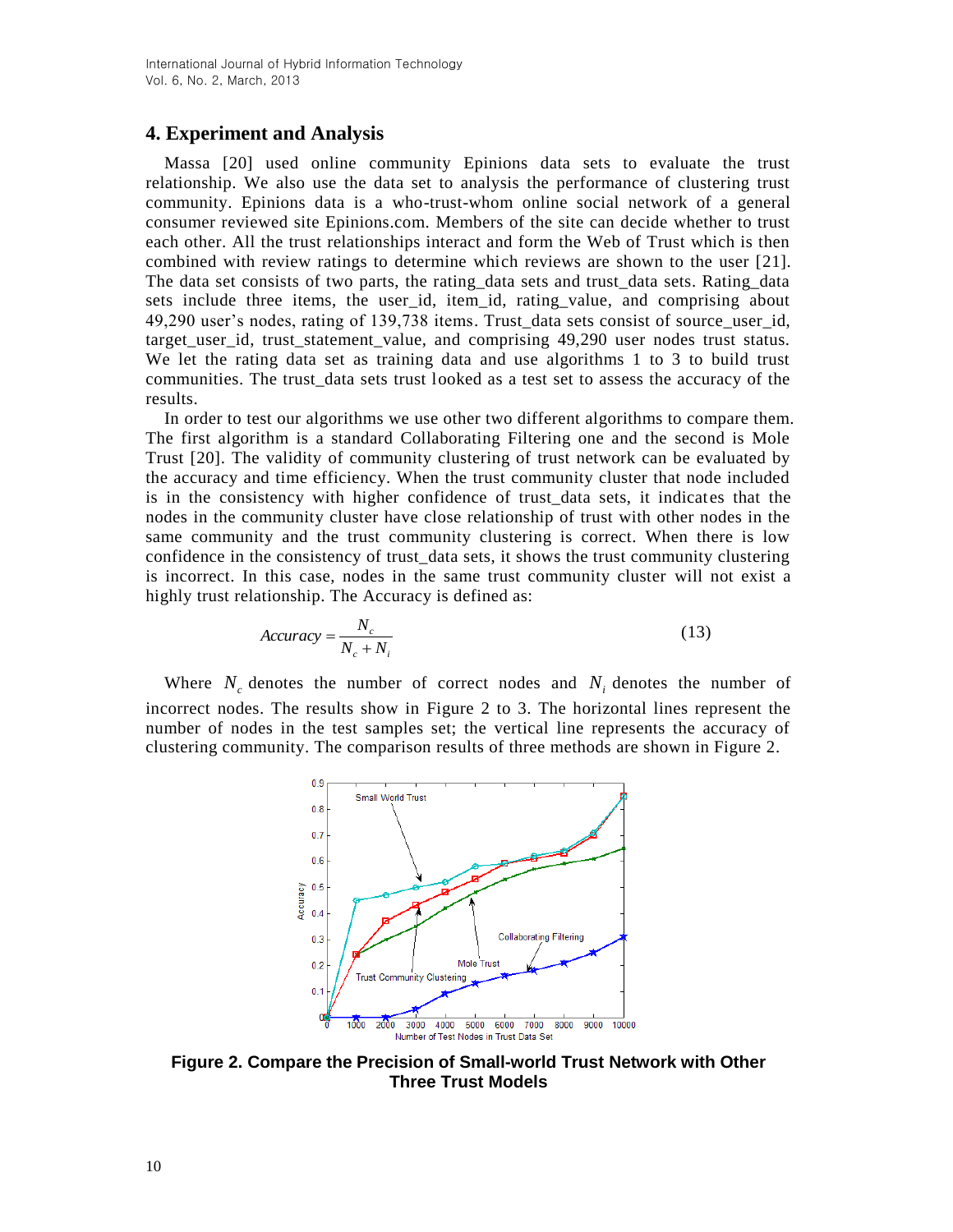It can be easily find from Figure 2 that the precision of CF (Collaborating Filtering) is rather low. When training sample number reach to 10000, the precision of CF is less than 40%, which is difficult to meet the requirement of e-commerce trust recommendation. Precisions of other three recommendation model are relatively higher, and the accuracy of small-world trust model and trust community clustering model is generally the same. While, training sample number get to about 6000, their precision can reach to about 60%. Recommendation accuracy of the small-world trust model can come to more than 80% when raining sample number reach to about 10000, which can satisfy most trust recommend demand.

The Mean Absolute Error is also used to analysis accuracy also. The horizontal line indicates the number of sample nodes; vertical line represents the MAE, a comparison of the three methods shown in Figure 3.



**Figure 3. MAE Comparisons of Four Models in Different Training Sample Data Set**

As can be seen from Figure 3, MAE of CF model is relatively high, but basically similar for the other three models. While training sample number come to more than 35000, MAE of the three models seem to the same, which prove good precision of the three recommendation models.

The convergence of getting the shortest path length testing is conducted by selecting the different parameter  $(\varepsilon_a)$ . Take 0.01, 0.05 and 0.1, respectively, which to analyze the algorithm's execution time. The results are shown in Figure 4.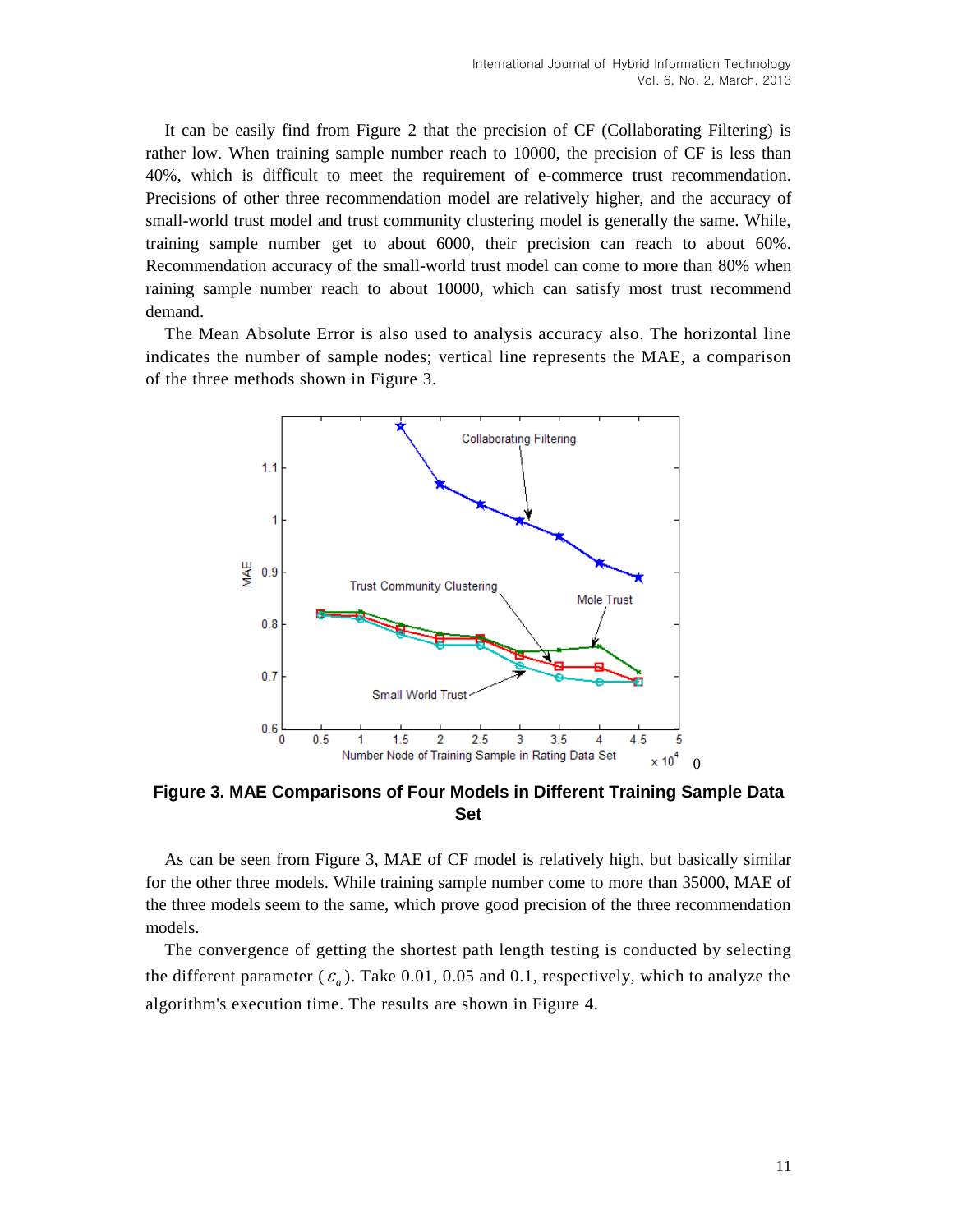International Journal of Hybrid Information Technology Vol. 6, No. 2, March, 2013



**Figure 4. Comparison of the Shortest Path with Different Parameter (** *a* **) Value**

In Figure 4, the parameter is  $\varepsilon_a$ , which reflect study speed of a certain node a, and  $D(t)$ denotes the shortest path length. The figure shows the result of different  $\varepsilon_a$  value ( $\varepsilon_a$ =0.01, 0.05, 0.1). Larger  $\varepsilon_a$  value means faster learn and convergent speed, which can get the shortest path in a short period. There overlap part in the figure. There are some points where convergence speed is very slow, but recommendation precision is rather high while  $\varepsilon_a$  is assigned with a small value. Also, there are some points where convergence speed is very fast, but recommendation precision is rather bad, while  $\varepsilon_a$  is set to be large. So  $\varepsilon_a$  value can be assigned with a proper value to get the best recommendation accuracy under different application environment.

The convergence of getting the shortest path length testing is conducted by selecting the different parameter  $(\varepsilon_a)$ . Take 0.002, 0.05 and 0.01, respectively, which to analyze the algorithm's execution time. The results are shown in Figure 4.



**Figure 5. Shortest Path Comparison with Different Parameter (** *n* **) Value**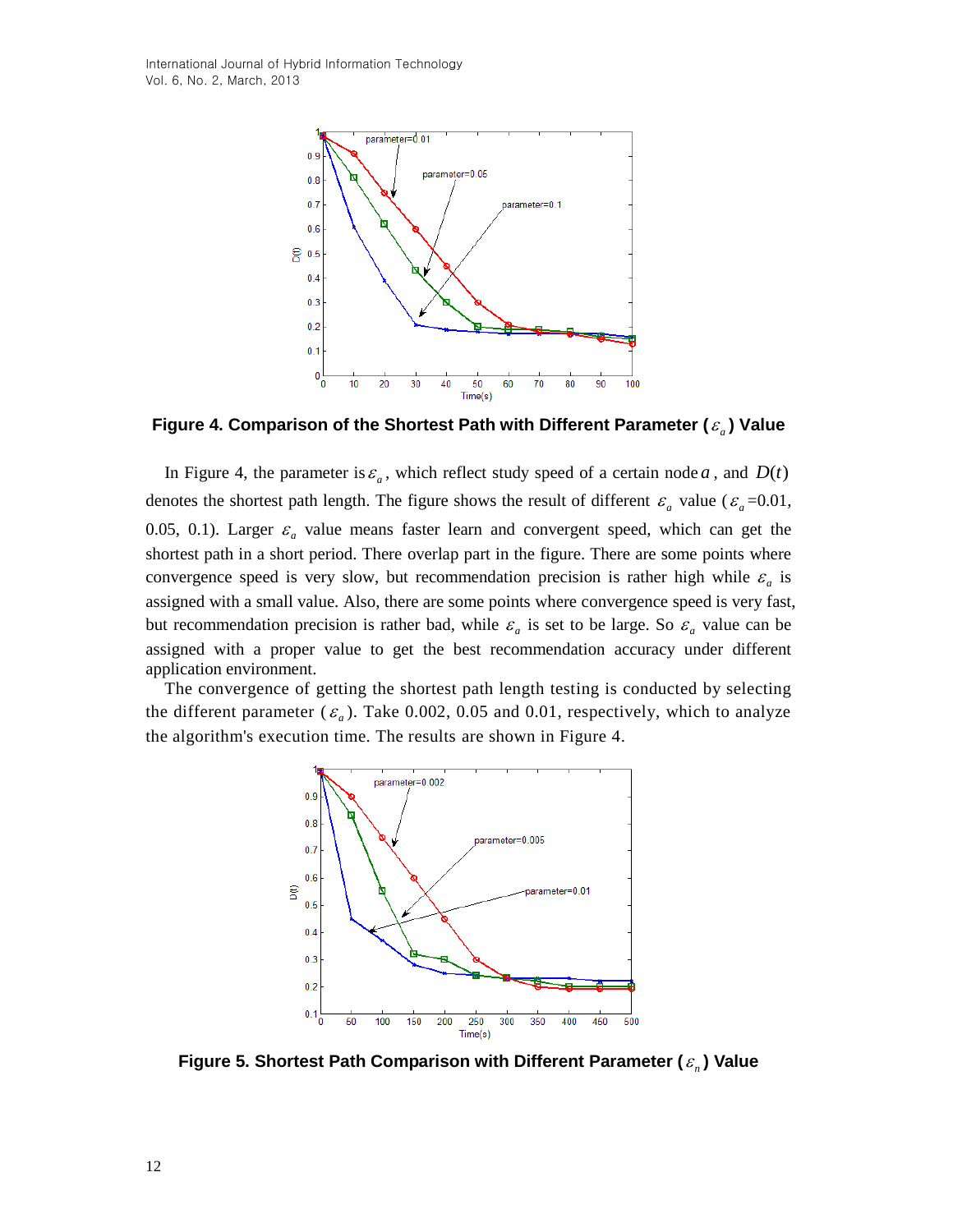In Figure 5 the parameter is  $\varepsilon_n$ , which reflects learn speed of node *a*'s direct neighbor nodes, and  $D(t)$  denotes the shortest path length. While  $\varepsilon_n$  is assigned to 0.01, which means a fast learn speed, convergence speed is rather fast, and it can get the shortest path within 250 seconds. And when  $\varepsilon_n$  is set to 0.002, the shortest path can obtained within about 350 seconds. From Figure 5 we can come to a conclusion: high accuracy can be obtained with relatively low convergence speed, the faster convergence speed, the lower recommendation precision.

# **5. Conclusion**

A trust network model in e-commerce by small world network analysis is established in this paper. This model combines local trust recommendation degree and global trust recommendation degree, which has an advantage of building a trust relationship network between the subjects. It proposes an improved shortest path algorithm to build trust network model. It proposed the concept of trust community networks and through community clustering analysis to construct trust relationship. It also gives the algorithms for the global trust information degree and trust community clustering in e-commerce. The experiments show that the method of building trust network model can well describe the main indirect trust in e-commerce and the algorithms has obvious advantages in accuracy and in time cost.

# **Acknowledgments**

This work was supported by the National Natural Science Foundation of China (Grant No. 71071145), the Natural Science Foundation of Zhejiang Province (Grant No.Y6090027) , the Ningbo Social Development Projects (Grant No. 2012C50045) and the Modern Port Service Industry and Culture Research Center of the Key Research Base of Philosophy and Social Sciences of Zhejiang Province.

### **References**

- [1] A. C. Joseph, B. M. S. Benjamin and D. S. L. Robert, "Sharing Information and Building Trust through Value Congruence", Inf Syst Front, vol. 9, **(2007)**, pp. 515–529.
- [2] T. Tsiakis, "The Economic Notion of Trust", International Journal of Security and Its Applications, vol. 4, **(2010)**, pp. 39-48.
- [3] H. G. Chen, G. F. Gu, H. F. Wu and C. S. Gao, "Reputation and Trust Mathematical Approach for Wireless Sensor Networks", International Journal of Multimedia and Ubiquitous Engineering, vol. 2, **(2007)**, pp. 23-32.
- [4] S. N. Ma, J. S. He and Y. Q. Zhang, "Trust Computation Based on Fuzzy Clustering Theory", International Journal of Hybrid Information Technology, vol. 5, **(2012)**, pp. 213-218.
- [5] N. Arindam, "Trust Driven Information Sharing in Peer-to-Peer Social Networks: Design and Analysis", Doctor of Philosophy University of Manitoba, **(2008)**.
- [6] R. Abdul and S. Hailes, "Using Recommdations for Managaing Trust in Distributed Systems", In IEEE Malaysia International Conference on Conmmunication, **(1997)** November.
- [7] O. D. John and S. Barry, "Trust in Recommender Systems", IUI'05, San Diego, California, USA, **(2005)**, pp. 167-174.
- [8] M. Girvan and M. E. J. Newman, "Community structure in social and biological networks", Proc. National Academy of Sciences of the United States of America, vol. 99, **(2002)**, pp. 7821-7826.
- [9] M. E. J. Newman, "Clustering and preferential attachment in growing networks", Phys. Rev. E., vol. 64, **(2001)**.
- [10] A. L. Barabasi and R. Albert, "Emergence of Scaling in Random Networks", Science, vol. 286, **(1999)**, pp. 509-512.
- [11] A. L. Barabasi, H. Jeong, R. Ravasz, Z. Nda, T. Vicsek and A. Schubert, "On the topology of the scientic collaboration networks", Physica A, vol. 311, **(2002)**, pp. 590-614.